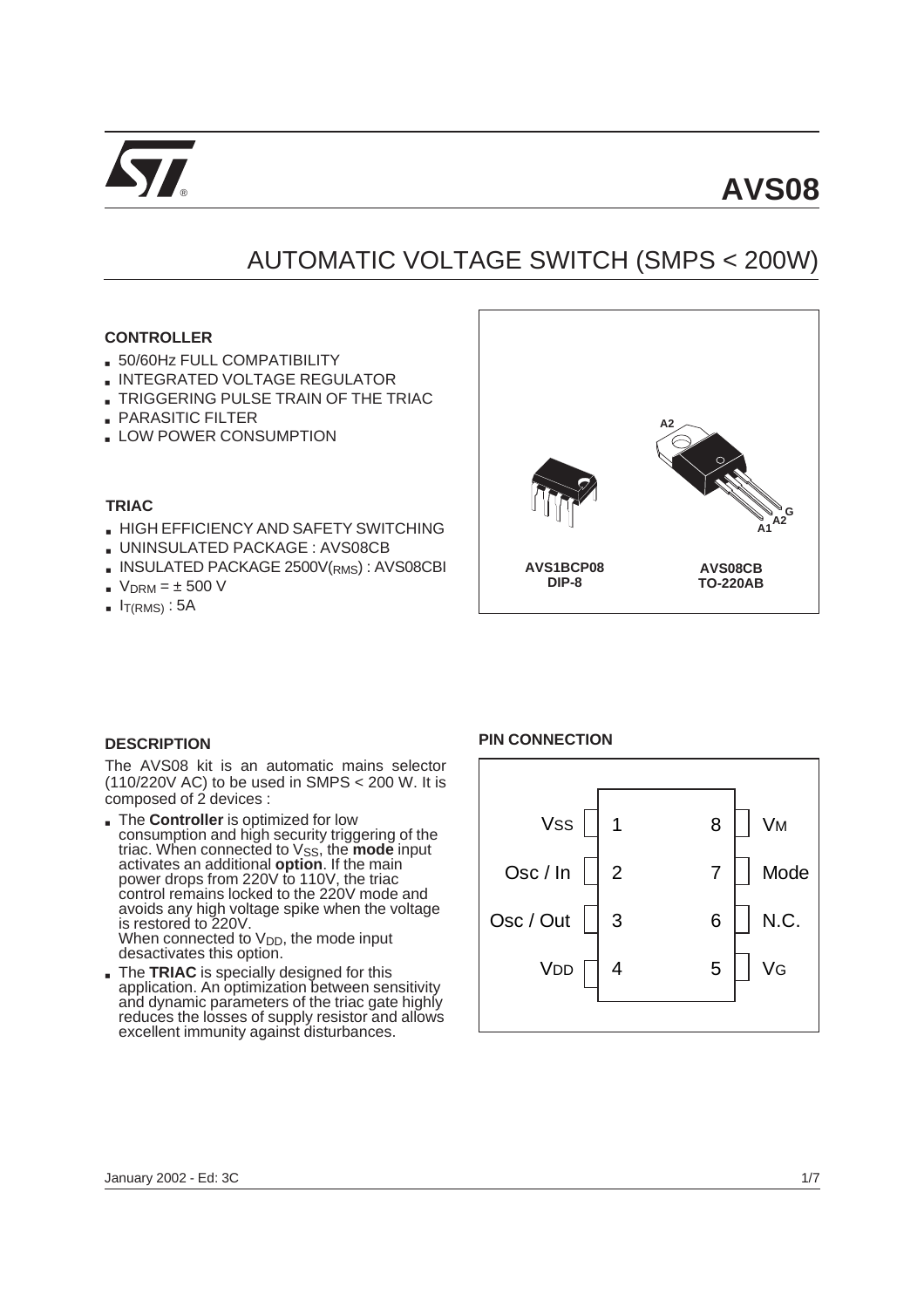#### **AVS08**

#### **BLOCK DIAGRAM**



#### **ABSOLUTE MAXIMUM RATINGS** CONTROLLER AVS1BCP08

| Symbol                         | <b>Parameter</b>               | Value                    | Unit   |                   |
|--------------------------------|--------------------------------|--------------------------|--------|-------------------|
|                                |                                | Min.                     | Max.   |                   |
| Vss                            | Supply voltage                 | $-12$                    | 0.5    | V                 |
| V <sub>I</sub> /V <sub>O</sub> | / O voltage                    | $V$ <sub>SS</sub> $-0.5$ | 0.5    |                   |
| I <sub>1</sub> /I <sub>0</sub> | / O current                    | $-40$                    | $+40$  | mA                |
| Tstg                           | <b>Storage Temperature</b>     | $-60$                    | $+150$ | $^{\circ}C$       |
| Toper                          | Operating Temperature code "C" | 0                        | $+70$  | $^{\circ}{\rm C}$ |

## TRIAC AVS08CB / AVS08CBI  $T_j = +25^{\circ}C$  (unless otherwise specified)

| Symbol                                       | <b>Parameter</b>                                                                                | Value                | <b>Unit</b>         |                               |           |
|----------------------------------------------|-------------------------------------------------------------------------------------------------|----------------------|---------------------|-------------------------------|-----------|
| <b>V</b> <sub>DRM</sub>                      | Repetitive peak off-state voltage (2)                                                           | ± 500                | V                   |                               |           |
| I <sub>T(RMS)</sub>                          | RMS on-state current                                                                            | $T_c = 100^{\circ}C$ | 5                   | A                             |           |
|                                              | (360° conduction angle)<br>AVS08CBI                                                             |                      | $T_C = 95^{\circ}C$ |                               |           |
| <b>I</b> TSM                                 | Non repetitive surge peak on-state current ( $T_i$ initial = 25°C)<br>$t = 8.3ms$<br>$t = 10ms$ |                      |                     |                               | A         |
| $l^2t$                                       | $I2t$ value<br>$t = 10ms$                                                                       |                      |                     |                               | $A^2s$    |
| dl/dt                                        | Critical rate of rise of on-state current (1)<br>Repetitive<br>$F = 50$ Hz                      |                      |                     |                               | $A/\mu s$ |
|                                              | <b>Non</b><br>Repetitive                                                                        |                      |                     |                               |           |
| ${\mathsf T}_{\text{stg}}$<br>T <sub>i</sub> | Storage Temperature<br><b>Junction Temperature Range</b>                                        |                      |                     | $-40 + 125$<br>125<br>$-10 +$ | °C        |

57

(1) Gate supply :  $IG = 100mA - di/dt = 1A/\mu s$ (2)  $T_j = 125$ °C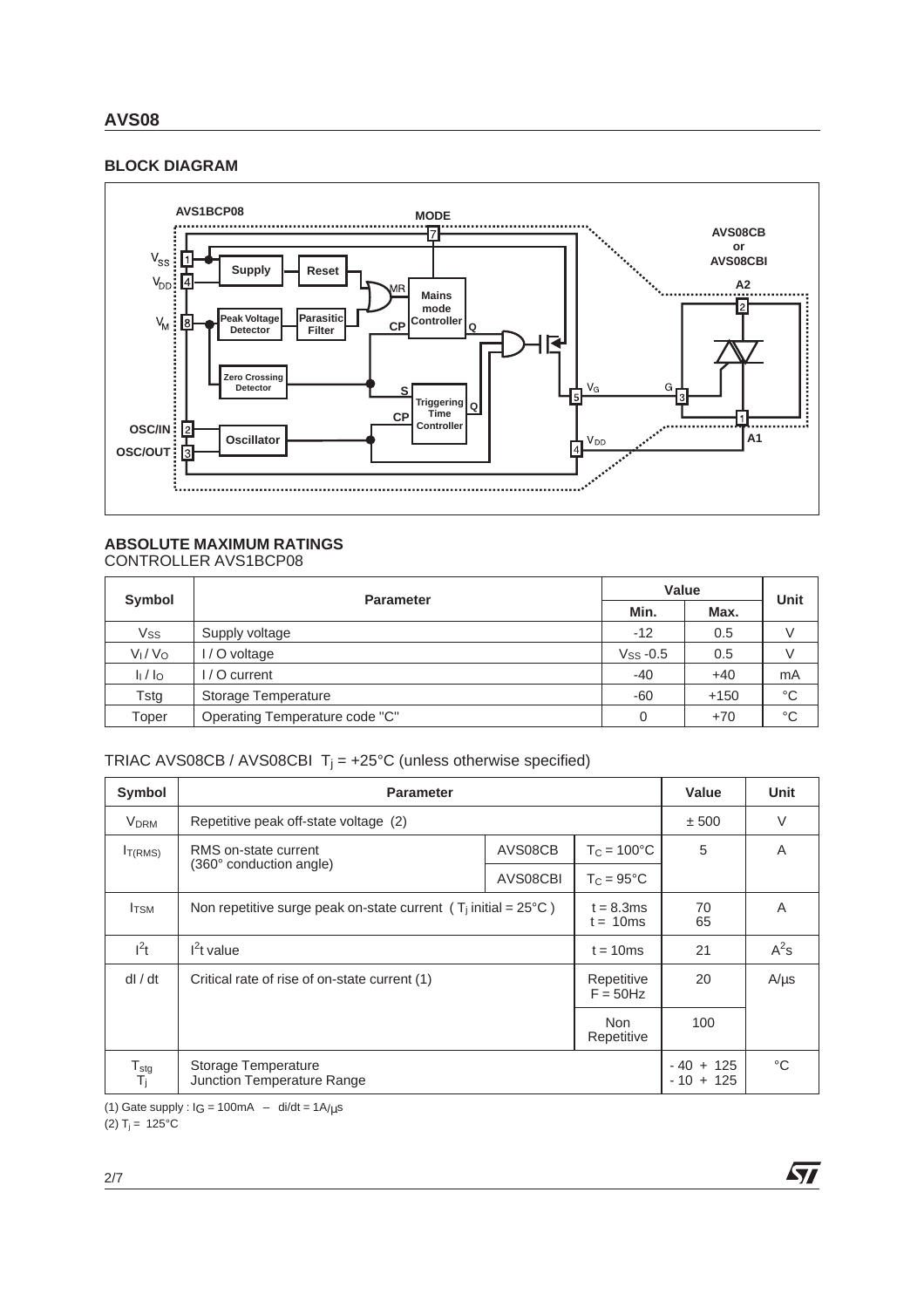#### **THERMAL RESISTANCE** TRIAC AVS08CB / AVS08CBI

| Symbol           | <b>Parameter</b>                                                  | Value    | Unit          |               |
|------------------|-------------------------------------------------------------------|----------|---------------|---------------|
| $Rth (j-a)$      | Junction to ambient                                               |          | 60            | $\degree$ C/W |
| $Rth$ (i-c) DC   | Junction to case for DC                                           | 5.4      | $\degree$ C/W |               |
|                  |                                                                   | AVS08CBI | 6.3           |               |
| $Rth$ (j-c) $AC$ | Junction to case for $360^{\circ}$ conduction angle (F = $50Hz$ ) | AVS08CB  | 4.0           | $\degree$ C/W |
|                  |                                                                   | AVS08CBI | 4.7           |               |

#### **DC GENERAL ELECTRICAL CHARACTERISTICS** TRIAC AVS08CB / AVS08CBI

|          | <b>Parameter</b>                    | Value               |  | Unit |    |
|----------|-------------------------------------|---------------------|--|------|----|
| Symbol   | Min.                                | Max.                |  |      |    |
| $VTM *$  | $I_{TM} = 7A$ $t_p = 10ms$          | $T_i = 25^{\circ}C$ |  | 1.65 |    |
| $IDRM$ * | V <sub>DRM</sub> rated<br>Gate open | $T_i = 25^{\circ}C$ |  | 10   | μA |

\* For either polarity of electrode A2 voltage with reference to electrode A1

**Fig. 1:** Maximum RMS power dissipation versus RMS on-state current (F = 60Hz). (Curves are cut off by (dI/dt)c limitation)



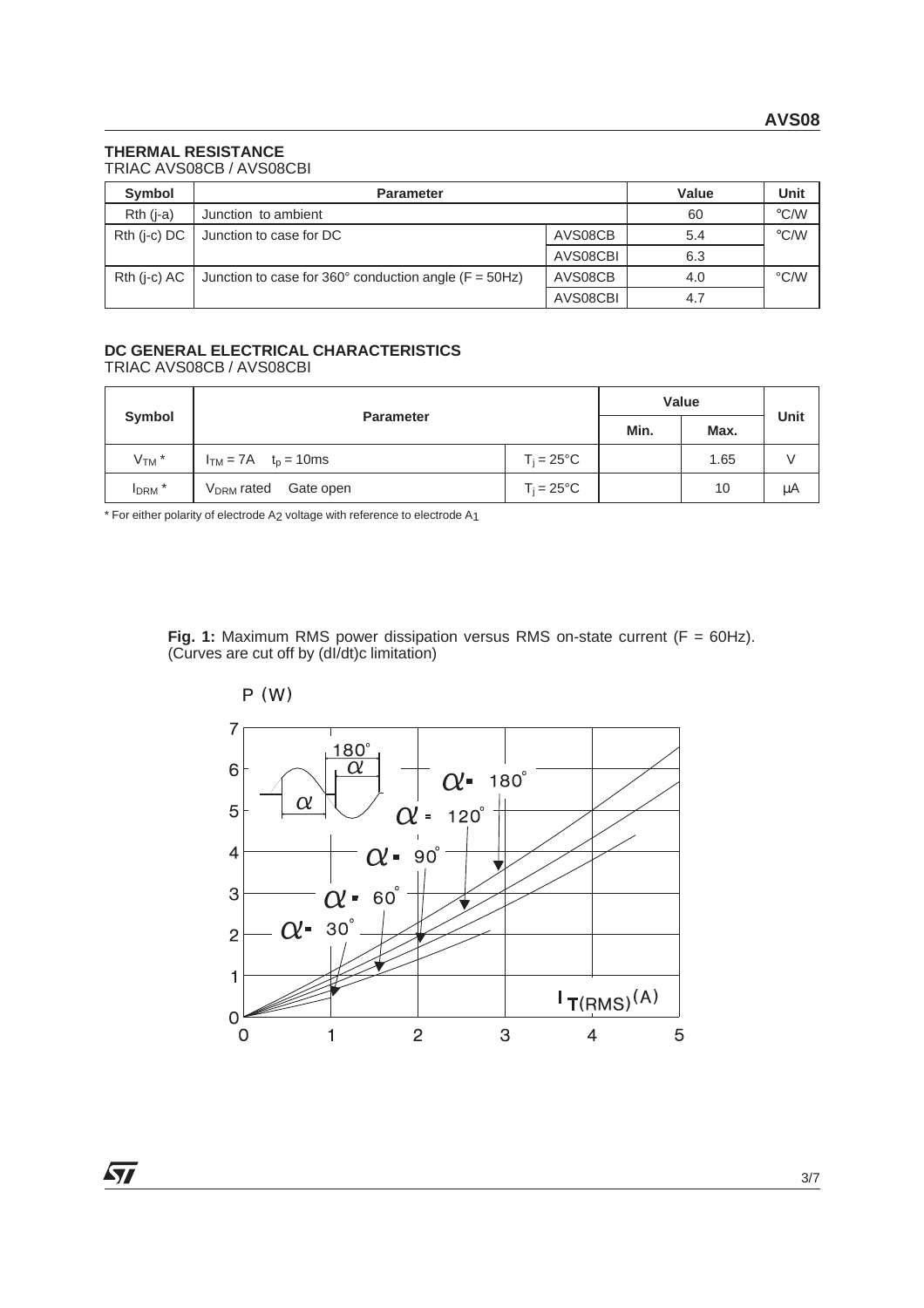#### **AVS08**

## **DC GENERAL ELECTRICAL CHARACTERISTICS** (continued)

CONTROLLER AVS1BCP08 Toper = 25°C (unless otherwise specified)

|                                                                     |                                                               |              | Unit               |            |              |
|---------------------------------------------------------------------|---------------------------------------------------------------|--------------|--------------------|------------|--------------|
| Symbol                                                              | <b>Parameter</b>                                              | Min.         | Typ.               | Max.       |              |
| $V_{SS}$ (pin 1) (Vreg)                                             | Shunt regulator                                               | $-10$        | -9                 | -8         | V            |
| Iss (pin 1) (Vreg)<br>(@ $V_{SS} = 9V$ )                            | Supply current                                                | 0.4          |                    | 25         | mA           |
| $\mathsf{ls}_\mathsf{S}$ (pin 1)<br>(@ triac gate non<br>connected) | Quiescent current                                             |              |                    | 1          | mA           |
| $F$ (pin 3)<br>$(\textcircled{a} R = 91k\Omega)$<br>$(C = 100pF)$   | Oscillator frequency                                          | 42           | 44                 | 46         | <b>KHz</b>   |
| $V_M$ (pin 8) Vth (3)                                               | Peak voltage of detection high-threshold                      | 4.08         | 4.25               | 4.42       | V            |
| $V_M$ (pin 8) Vh (3)                                                | Peak voltage of detection hysteresis                          | 0.370<br>0.4 |                    | 0.420      | $\vee$       |
| Vth(3)<br>(1) $V_M$ (pin 8)                                         | Zero-crossing detection high-threshold                        | 95           | 110                | 125        | mV           |
| $V_M$ (pin 8) Vh (3)                                                | Zero-crossing detection hysteresis                            | 27           | 50                 | 80         | mV           |
| (2)<br>Vrazht $(4)$                                                 | Power-on-reset activation threshold                           |              | Vreg $\times$ 0.89 |            | V            |
| (2)<br>Vrazlt (4)                                                   | Power-down-reset activation threshold                         | 3            |                    | 6.95       | $\vee$       |
| Mode (pin 7)                                                        | $V_{II}$<br>(4)<br><b>V<sub>IH</sub></b><br>(4)               | 0.7 Vreg     |                    | 0.3 Vreg   | $\vee$       |
| $V_G$ (pin 5)                                                       | $V_{OL}$ ( $I_{VG}$ = 25mA)<br>Leakage current ( $VG = VDD$ ) |              |                    | 1<br>$+50$ | $\vee$<br>μA |

**NOTE:**

(1) : This value gives a typical noise immunity on the zero-crossing detectionof 110mV x 1018/18 = 6.20V on the main supply

(2) : See following diagram

 $(3)$ : Voltage referred to Vss

(4) : Voltage referred to VDD

### **POWER-ON AND POWER-OFF RESET BEHAVIOUR**



57

4/7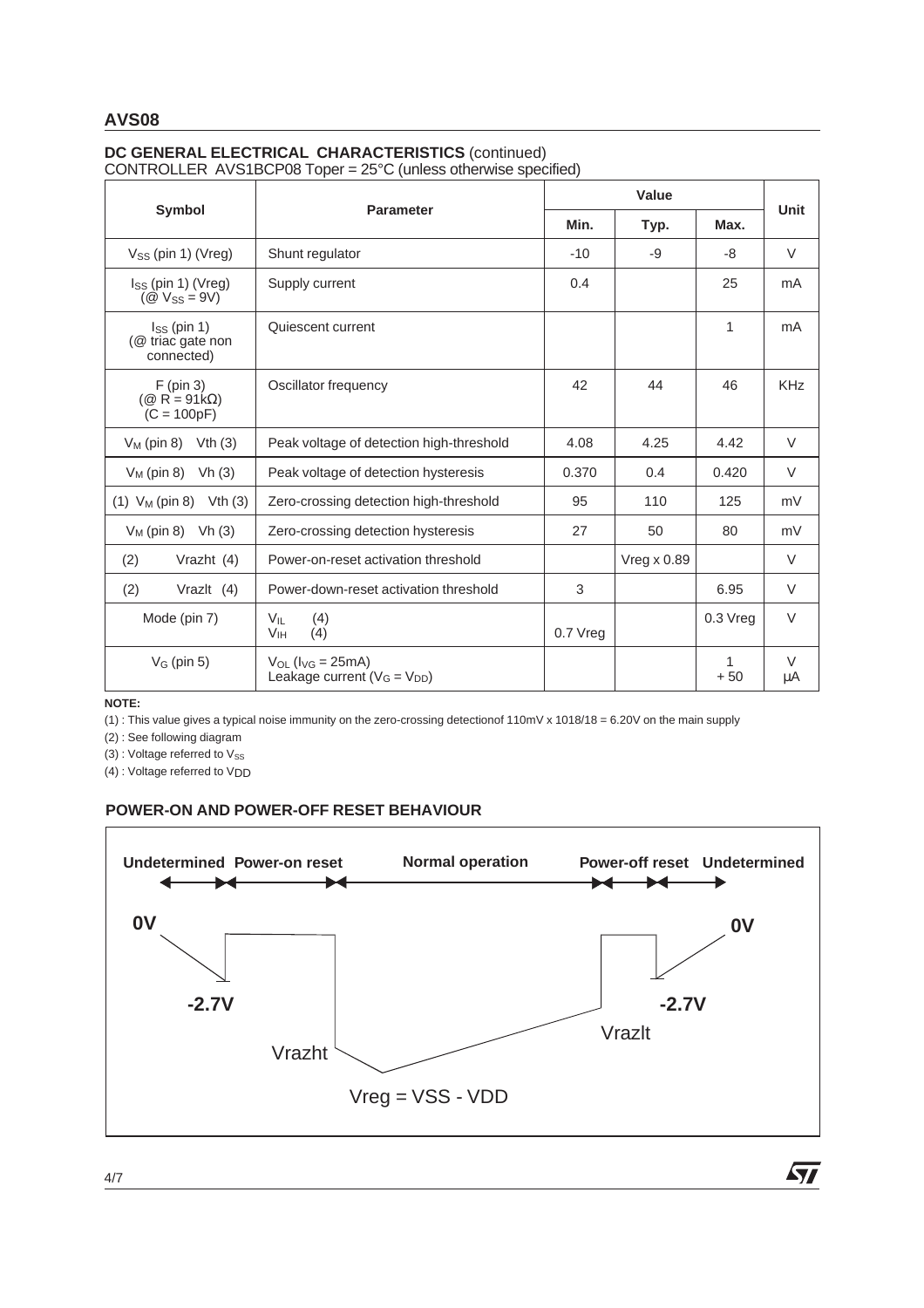#### **TYPICAL APPLICATION**

![](_page_4_Figure_2.jpeg)

**ORDERING INFORMATION**

![](_page_4_Figure_4.jpeg)

57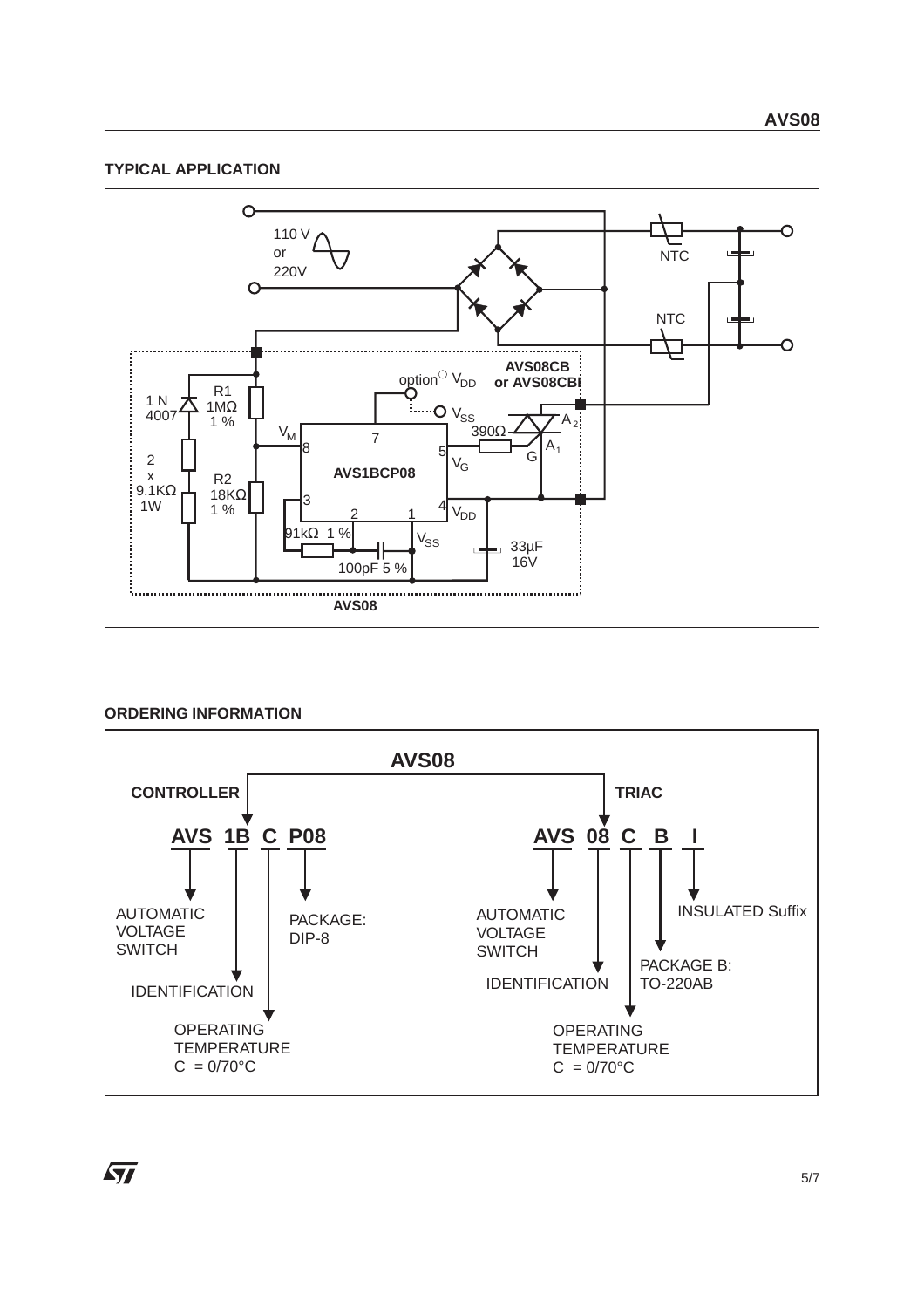#### **PACKAGE MECHANICAL DATA**

DIP-8 Plastic (controller)

![](_page_5_Figure_3.jpeg)

|                | <b>DIMENSIONS</b>  |      |      |       |               |       |  |
|----------------|--------------------|------|------|-------|---------------|-------|--|
| REF.           | <b>Millimetres</b> |      |      |       | <b>Inches</b> |       |  |
|                | Min.               | Typ. | Max. | Min.  | Typ.          | Max.  |  |
| a1             | 0.70               |      |      | 0.027 |               |       |  |
| Β              | 1.39               |      | 1.65 | 0.055 |               | 0.065 |  |
| <b>B1</b>      | 0.91               |      | 1.04 | 0.036 |               | 0.041 |  |
| b              |                    | 0.5  |      |       | 0.020         |       |  |
| b <sub>1</sub> | 0.38               |      | 0.50 | 0.015 |               | 0.020 |  |
| D              |                    |      | 9.80 |       |               | 0.385 |  |
| Е              |                    | 8.8  |      |       | 0.346         |       |  |
| e              |                    | 2.54 |      |       | 0.100         |       |  |
| e3             |                    | 7.62 |      |       | 0.300         |       |  |
| F              |                    |      | 7.1  |       |               | 0.280 |  |
| I              |                    |      | 4.8  |       |               | 0.189 |  |
| L              |                    | 3.3  |      |       | 0.130         |       |  |
| Ζ              | 0.44               |      | 1.60 | 0.017 |               | 0.063 |  |

 $\overline{M}$